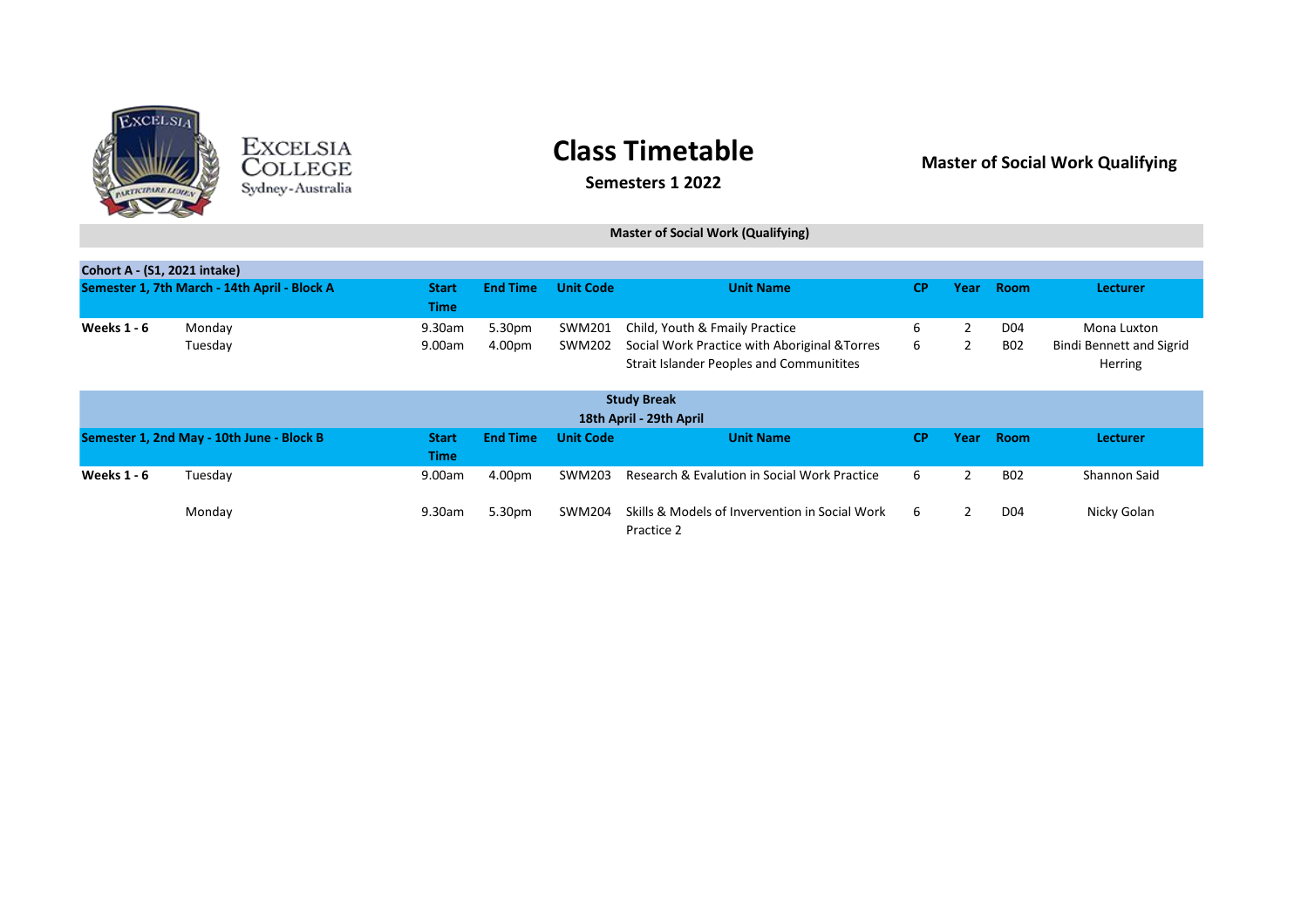

EXCELSIA<br>COLLEGE<br><sub>Sydney-Australia</sub>

# **Class Timetable**

### **Semesters 1 2022**

**Master of Social Work Qualifying**

| <b>Master of Social Work (Qualifying)</b>    |                             |                 |                  |                                                                      |           |              |             |                                          |  |
|----------------------------------------------|-----------------------------|-----------------|------------------|----------------------------------------------------------------------|-----------|--------------|-------------|------------------------------------------|--|
| Summer Intensive Week 1, 7th - 9th Feb       | 9.00am                      | 5.00pm          | SWM105           | Law, Accountabilty and Professional<br>Judgement                     | 6         |              | <b>B02</b>  | Peter Camilleri                          |  |
| Summer Intensive Week 2, 14th - 16th Feb     | 9.00am                      | 5.00pm          | SWM105           | Law, Accountabilty and Professional<br>Judgement                     | 6         | 1            | <b>B02</b>  | Peter Camilleri                          |  |
| Semester 1, 7th March - 14th April - Block A | <b>Start</b><br><b>Time</b> | <b>End Time</b> | <b>Unit Code</b> | <b>Unit Name</b>                                                     | <b>CP</b> | Year         | <b>Room</b> | Lecturer                                 |  |
| Weeks 1-6<br>Monday                          | 9.30am                      | 5.30pm          | SWM106           | Psychosocial Health and Wellbeing in Social<br><b>Work Practice</b>  | 6         | $\mathbf{1}$ | <b>B02</b>  | Shannon Said                             |  |
| Week 1 - 8th March, Week 4 - 29th March      |                             |                 | SWM107<br>SWM107 | Field Education Practicum 1 - seminar<br>Field Education Practicum 1 | 9         |              | Zoom        | Belinda Mawhinney<br>Belinda/Nicky/Bonny |  |
| <b>Mid Semester Break</b>                    |                             |                 |                  |                                                                      |           |              |             |                                          |  |
| Semester 1, 2nd May -10th June - Block B     | <b>Start</b><br><b>Time</b> | <b>End Time</b> | <b>Unit Code</b> | 18th - 29th April<br><b>Unit Name</b>                                | CP        | Year         | <b>Room</b> | <b>Lecturer</b>                          |  |
| Week 2 - 10th May, Week 6 - 7th June         |                             |                 | SWM107<br>SWM107 | Field Education Practicum 1 - seminar<br>Field Education Practicum 1 | 9         |              | Zoom        | Belinda Mawhinney                        |  |